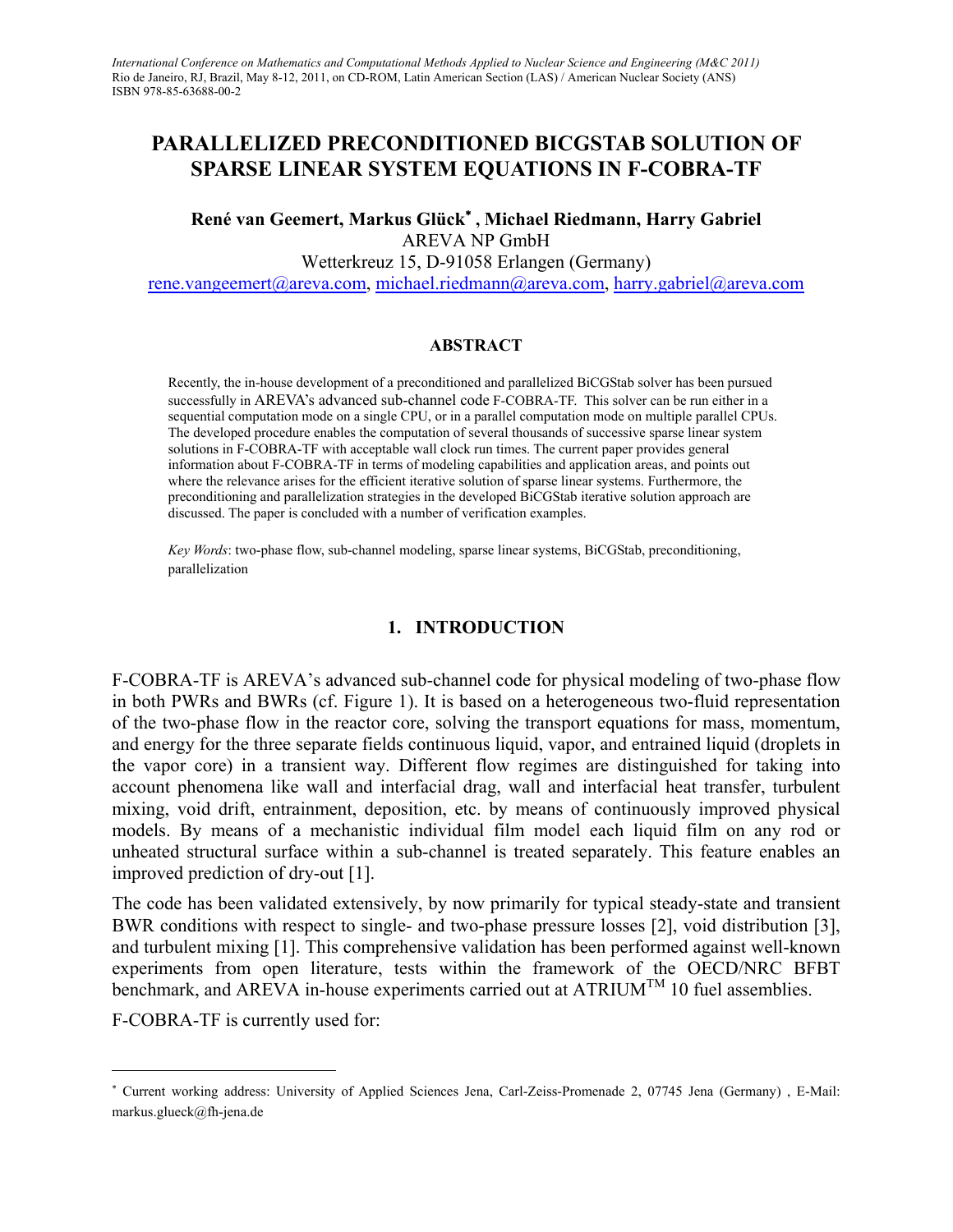- a wide variety of design studies (e.g., within the development phase of AREVA's next generation BWR fuel assembly  $\widehat{\text{ATRIUM}}^{\text{TM}}$  11)
- measurement decisions
- reference calculations
- product decisions

as depicted in [Figure 2](#page-1-0). From the physical point of view, the application areas of F-COBRA-TF can be classified according to the illustration in [Figure 3](#page-2-0).



**Figure 1. Schematic overview of the geometrical modeling capability range of F-COBRA-TF.** 



<span id="page-1-0"></span>**Figure 2. Schematic overview of application areas of F-COBRA-TF.** 

2011 International Conference on Mathematics and Computational Methods Applied to 2/18 Nuclear Science and Engineering (M&C 2011), Rio de Janeiro, RJ, Brazil, 2011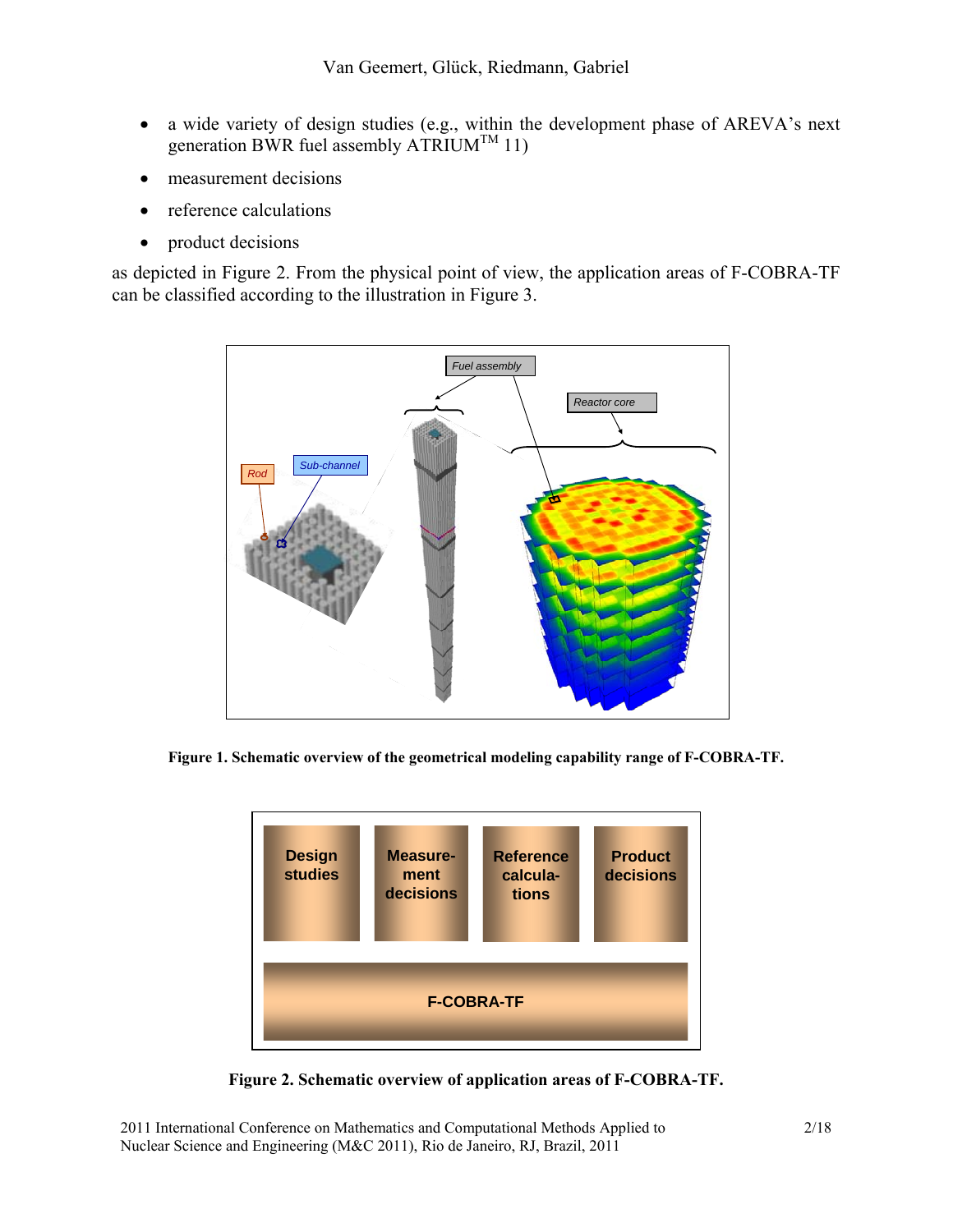

<span id="page-2-0"></span>**Figure 3. Schematic overview of physical modeling capabilities included in F-COBRA-TF.** 

## **1.1. Basic equations in F-COBRA-TF**

horizontal layer is a lateral velocity.

A schematic overview over the basic transport equations solved in F-COBRA-TF is shown in [Figure 4](#page-3-0):

- Each field (continuous liquid, entrained liquid, and vapor) has its own mass equation. In addition, there is a mass equation for the mixture of non-condensable gases which might occur beside the water-vapor mixture.
- Each field has its own axial momentum equations and lateral momentum equations, whereas the momentum equations for vapor include also the non-condensable gas mixture. The background of this simplification is the assumption that the gases move with approximately the same velocity as the vapor. Note: There is the specialty in sub-channel formulation that the lateral momentum equation represents not only one but two Cartesian coordinate directions. That means each velocity component perpendicular to the axial direction and thus acting in a
- Each phase (liquid and vapor) has its own energy equation. The liquid energy equation contains both fields continuous liquid and entrained liquid for the sake of simplicity. That means both liquid fields are assumed to have the same enthalpy / temperature. However, there are many calculation procedures that take into account the difference between these two fields. E.g., if it is the question how to partition the evaporation of liquid, i.e., which fraction evaporates from the continuous liquid film and which amount evaporates from the entrained droplets. Furthermore, the vapor energy equation includes also the noncondensable gas mixture, based on the assumption that the gas mixture has the same temperature as the vapor.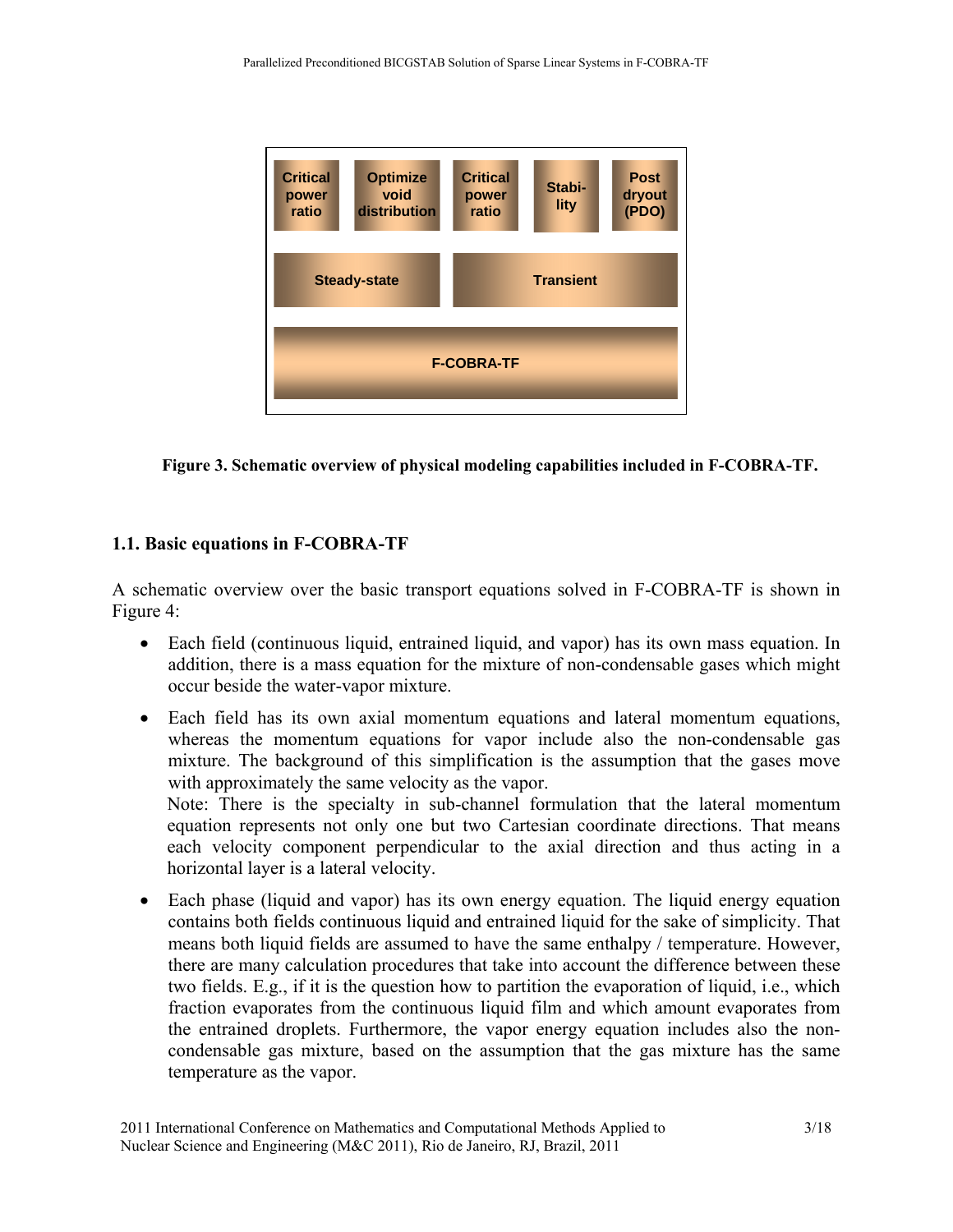

<span id="page-3-0"></span>**Figure 4. Conservation equations in F-COBRA-TF (physically classified)** 

## **1.2. Characterization of the computational mesh**

F-COBRA-TF is based on a so-called *staggered grid* to solve the fluid mechanical problem, whereas different variables are solved and stored at different (staggered) positions in the computational domain. As shown in [Figure 5](#page-3-1), the scalar variables are always saved in the center of scalar mesh cells, whereas the axial mass flow rates are saved at the boundaries between the scalar mesh cells and thus – in case of a non-equidistant grid – *not* in the center of the axial momentum mesh cells.



#### <span id="page-3-1"></span>**Figure 5. Schematic of** staggered **variable and control volume arrangement in F-COBRA-TF (in a vertical cutting plane through the computational domain)**

2011 International Conference on Mathematics and Computational Methods Applied to 4/18 Nuclear Science and Engineering (M&C 2011), Rio de Janeiro, RJ, Brazil, 2011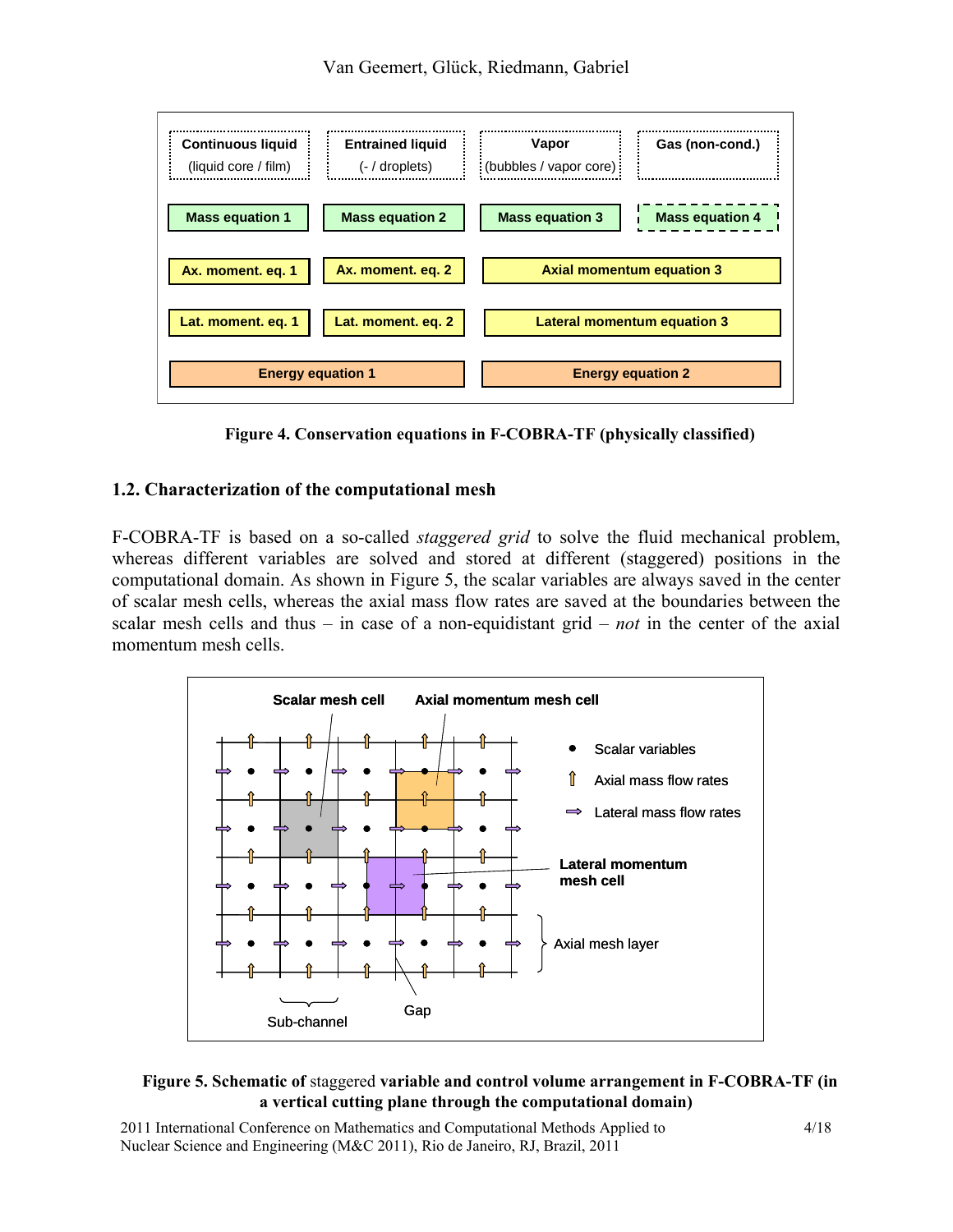#### **1.3. Numerical solution approach for solving the conservation equations**

The basic conservation equations are solved by means of a semi-implicit method. Specifically this means that:

• the axial and lateral momentum equations are solved *implicitly* with respect to the coupling between the three fields continuous liquid, entrained liquid, and vapor. In each cell the mass flow rates for these three fields are solved simultaneously.

However, the momentum equations are solved *explicitly* in the sense that all spatial dependencies from neighbor cells are based on values known from the old time step.

• the mass and energy equations are solved *implicitly*, that means they are solved simultaneously for all scalar fluid mesh cells of the computational domain.

An overview of the entire numerical sequence to solve the conservation equations is illustrated in 6. The efficient solution of the blue marked step *'Solution of system pressure matrix'* is the main topic of the current paper and will be discussed in detail in the following sections.

### **2. ITERATIVE SOLUTION OF THE SPARSE LINEAR PRESSURE EQUATIONS**

The solution of the system pressure matrix boils down to the iterative solution (using the BiCGStab algorithm [4]) of large sparse, non-symmetric linear systems. These linear equations have the form

$$
\left[\begin{array}{cc} \mathbf{1} - \mathbf{A}_{\text{LD}} - \mathbf{A}_{\text{UD}} \end{array}\right] \mathbf{x} = \mathbf{b} \tag{0.1}
$$

with 1 denoting the unity matrix and  $A_{LD}$  and  $A_{UD}$  denoting the lower and upper diagonal parts of the coupling matrix **A**. The latter quantifies the physical coupling between neighboring channels. If possible, it is always recommendable to impose a *lower diagonal preconditioning (LDP) measure* (i.e. Gauss-Seidel preconditioning) that leads to the following preconditioned system:

$$
\left[\mathbf{1} - (\mathbf{1} - \mathbf{A}_{\text{LD}})^{-1} \mathbf{A}_{\text{UD}}\right] \mathbf{x} = \tilde{\mathbf{b}} \tag{0.2}
$$

with the transformed source

$$
\tilde{\mathbf{b}} = (\mathbf{1} - \mathbf{A}_{\text{LD}})^{-1} \quad \mathbf{b} \tag{0.3}
$$

This preconditioning measure typically presents the highest benefit in case of a *red-black partitioning* of the sub-channel grid, if such a partitioning is possible. In any case, the LDP measure presents hardly any additional computational cost and, in the case of a red-black partitioning, can be parallelized consistently; one simply needs to arrange the loop for computing  $(1-A_{LD})^T A_{UD}$  in two successive half-grid loops (i.e. the red loop and the black loop).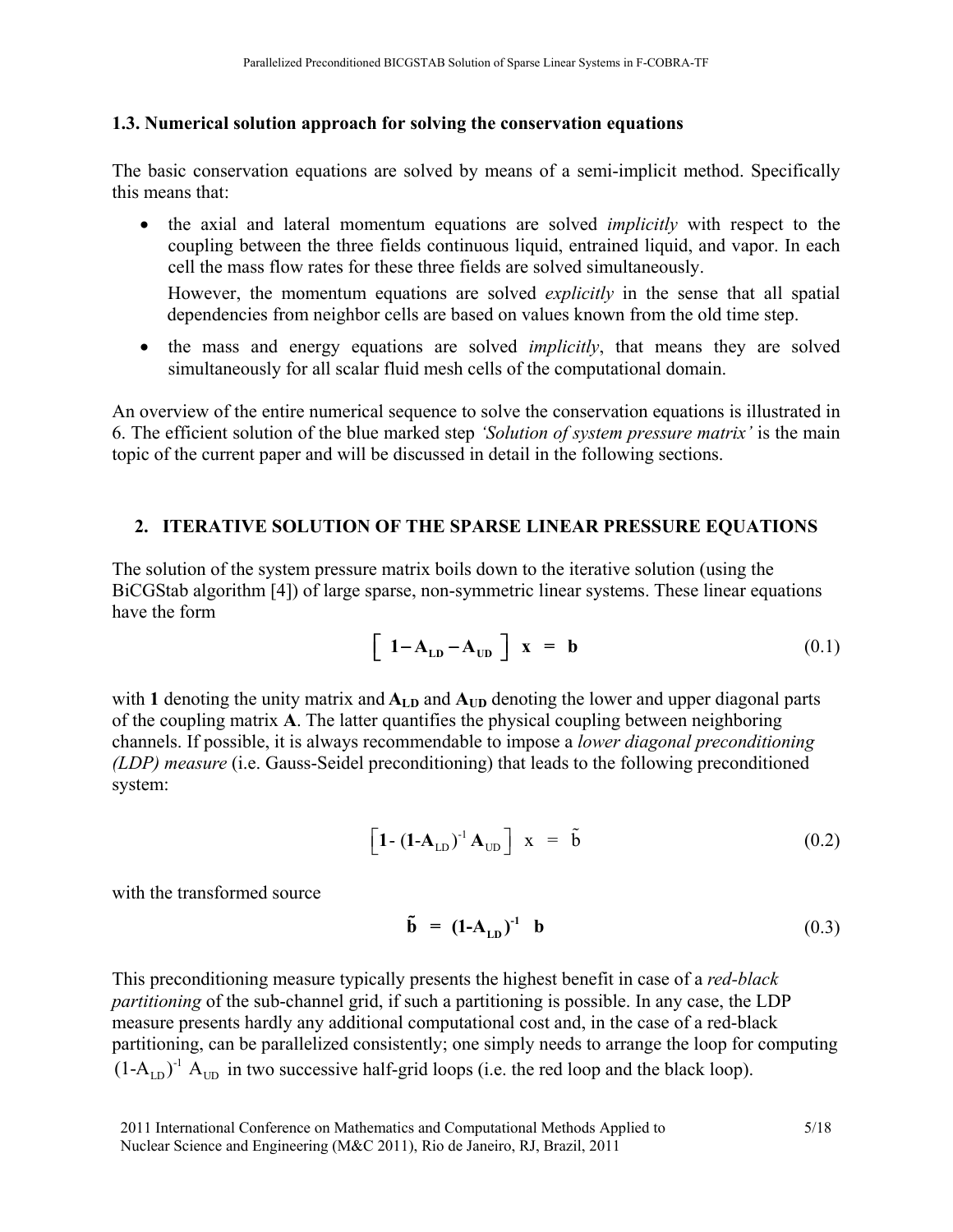

**Figure 6. Flow chart of the numerical solution processes for all the relevant conservation equations in F-COBRA-TF.** 

### **2.1. Relevance of applying BICGSTAB as a suitable iterative solution algorithm**

With the diagonal matrix being always a unity matrix, the condition number of the sparse linear system follows from the norm of the non-diagonal operator. The latter is a measure for how fast any iterative linear system solution process can be expected to converge. In the F-COBRA-TF applications of current interest, this number is typically quite close to 1 (such as 0.995 or higher) even in the case of applying lower diagonal preconditioning (LDP).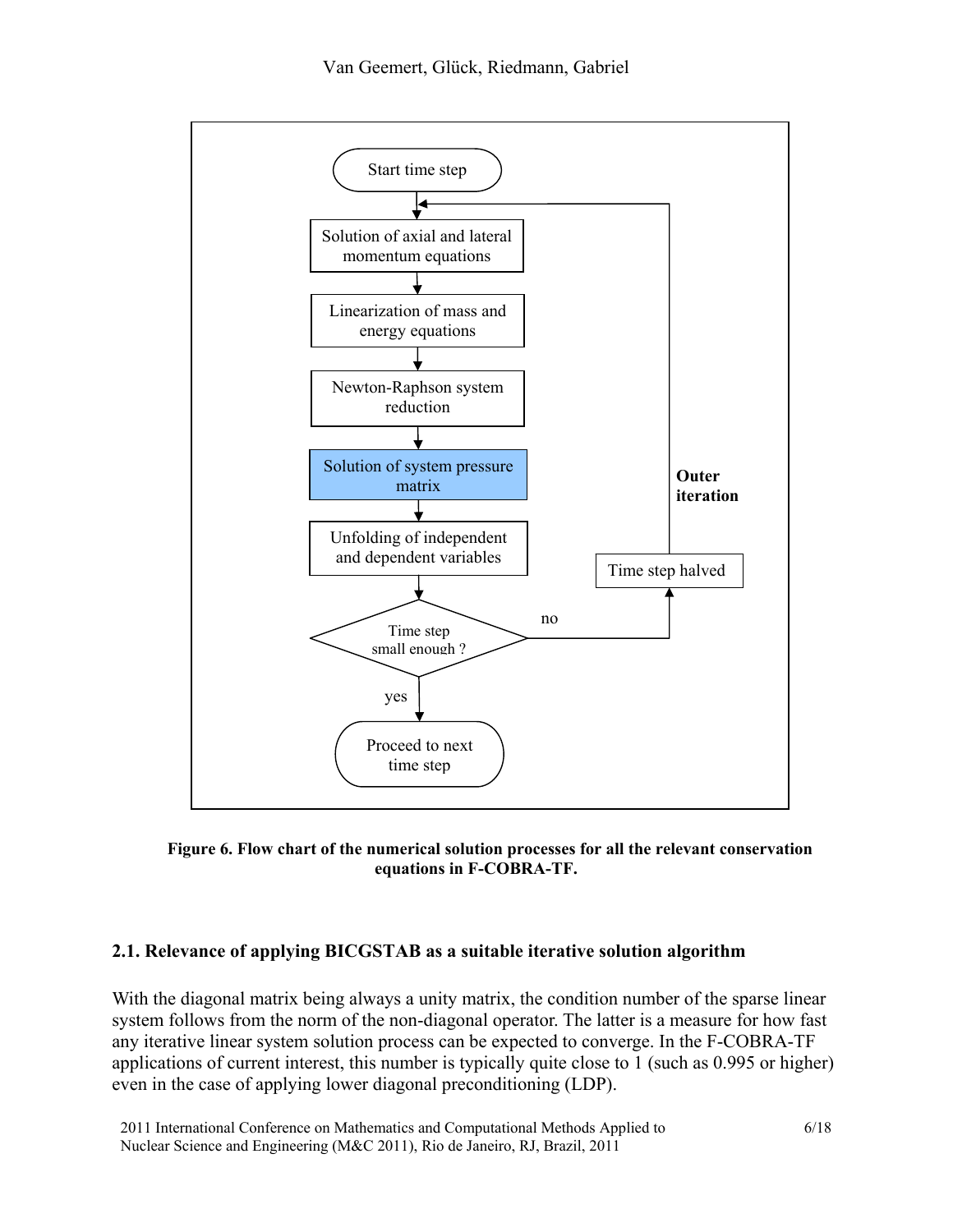



With condition numbers this high, one should not rely on straightforward untransformed Jacobi iterations, defined by

$$
x^{(n+1)} = \tilde{b} + (1 - A_{LD})^{-1} A_{UD} x^{(n)}
$$
(0.4)

for the iterative solution of these equations. This is because the asymptotic convergence error decay ratio in Jacobi iteration is equal to the condition number  $\|(1-A_{LD})^{-1}A_{UD}\|$  of the nondiagonal matrix (i.e. 0.995 or higher, which means a horribly slow error decay for Jacobi). As an example, achieving a typically necessary convergence error reduction of  $10^{-6}$ , while having an error decay ratio of 0.995, would require about -6/log(0.995)  $\approx$  2700 Jacobi iteration steps and associated matrix-vector multiplications. Under such kinds of conditions (and also without any additional preconditioning measure), the BiCGStab algorithm [4], when compared to the Jacobi algorithm, usually achieves the same convergence error reduction while requiring substantially fewer iterative steps. BiCGStab is not difficult to program and, especially for LDP preconditioned linear systems, it is a clearly more powerful solution algorithm than the Jacobi (i.e. power) method.

2011 International Conference on Mathematics and Computational Methods Applied to 7/18 Nuclear Science and Engineering (M&C 2011), Rio de Janeiro, RJ, Brazil, 2011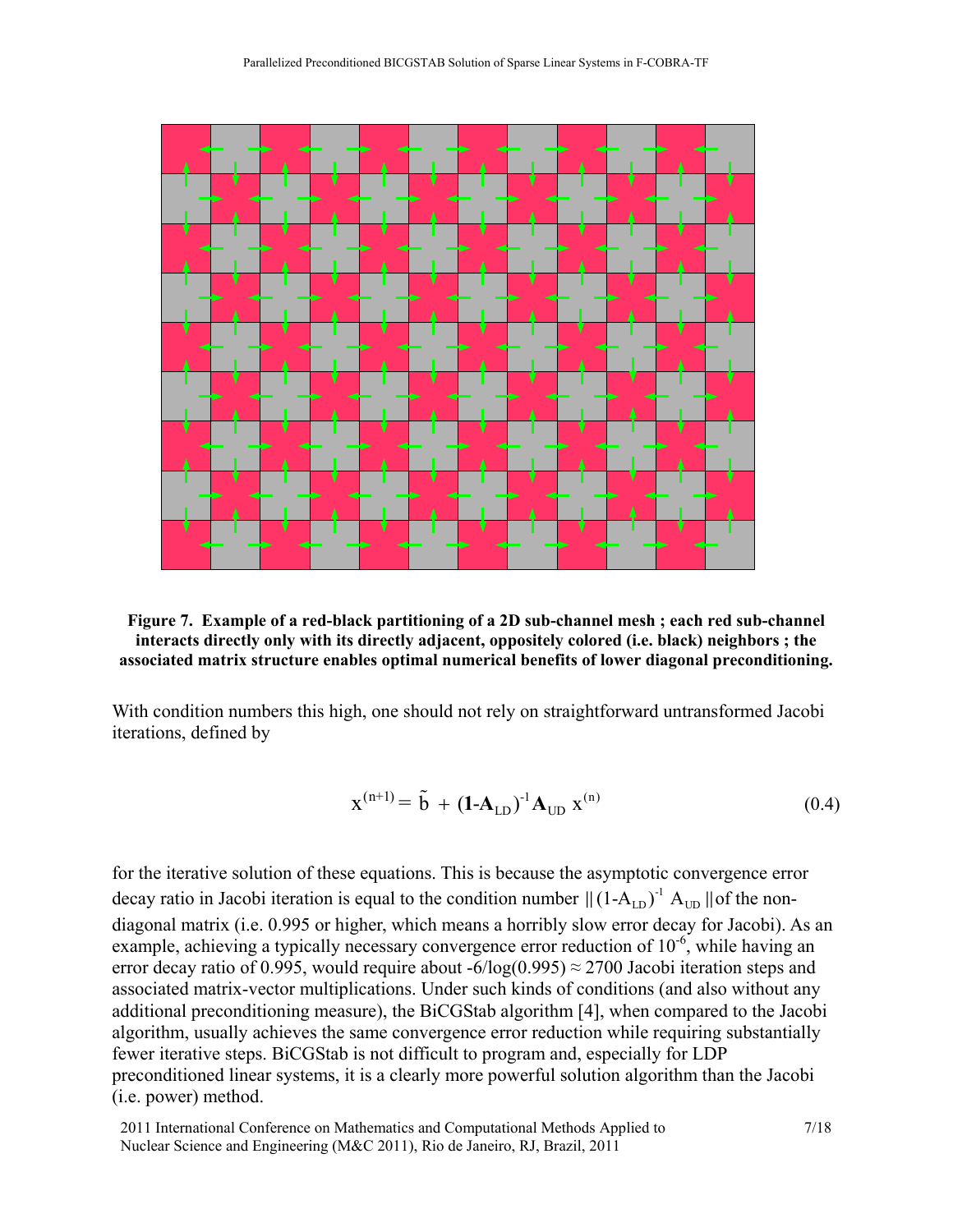#### **2.2. Further preconditioning possibilities**

In case of linear systems with condition numbers that are particularly close to 1, a further preconditioning (i.e. beyond the basic LDP measure) of the linear system could prove beneficial. This is due to the property that the convergence rate of BiCGStab (in terms of the necessary numbers of BiCGStab iterations to be pursued) improves more than linearly versus a decrease in condition number of the non-diagonal matrix. The final computational performance is, however, determined not only by the necessary numbers of BiCGStab iterations to be pursued, but also by the computational cost of a single BiCGStab iteration.

The beauty of the basic LDP measure is that it does not raise the necessary number of arithmetic operations per matrix-vector multiplication, i.e. one has an equally lean matrix-vector multiplication kernel. Because of this, one gets the benefit of a lower condition number (and hence a higher convergence rate) without having to pay a computational price for this. Interestingly, a partial degradation in this respect can however occur in parallel computation mode. Here, a computational penalty can arise due to a higher OpenMP overhead imposed by a loop restructuring that can prove necessary for LDP (cf. section 3).

Now, further preconditioning (beyond LDP) basically implies rearranging the LPDpreconditioned linear system such that another linear system is shaped that has a clearly lower condition number (and hence a clearly stronger diagonal dominance) while having exactly the same (and unique) solution as the untransformed system. The price for this is having to accept a less sparse non-diagonal matrix structure so that the matrix-vector multiplication kernel becomes less lean. Thus, whether a final speedup results from further preconditioning measures (beyond basic LDP) depends on how much the condition number can be further reduced vs. how much more expensive the matrix-vector multiplication will get due to the added preconditioning measure.

Nonetheless, with condition numbers that are extremely close to 1, it may yet pay off to use a somewhat more involved preconditioning approach. It is in fact possible, based on a computationally cheap estimation of the system condition number prior to solving the linear system, to have an automated decision on which preconditioning variant to apply. In case of a further preconditioned system, realized for example by

- (i) transformation of the linear system equation,
- (ii) and including an optimized acceleration parameter  $\omega$  in the transformation

one can expect to get a transformed (and less sparse) linear system that features a significantly lower condition number. The transformation, including the use of a scalar parameter ω, is arranged as follows:

$$
\mathbf{x} - \left[ \mathbf{\omega} \left( \mathbf{1} \mathbf{-A}_{\text{LD}} \right)^{-1} \mathbf{A}_{\text{UD}} + (\mathbf{1} \mathbf{-\omega}) \mathbf{1} \right] \mathbf{x} = \mathbf{\omega} \, \tilde{\mathbf{b}} \tag{0.5}
$$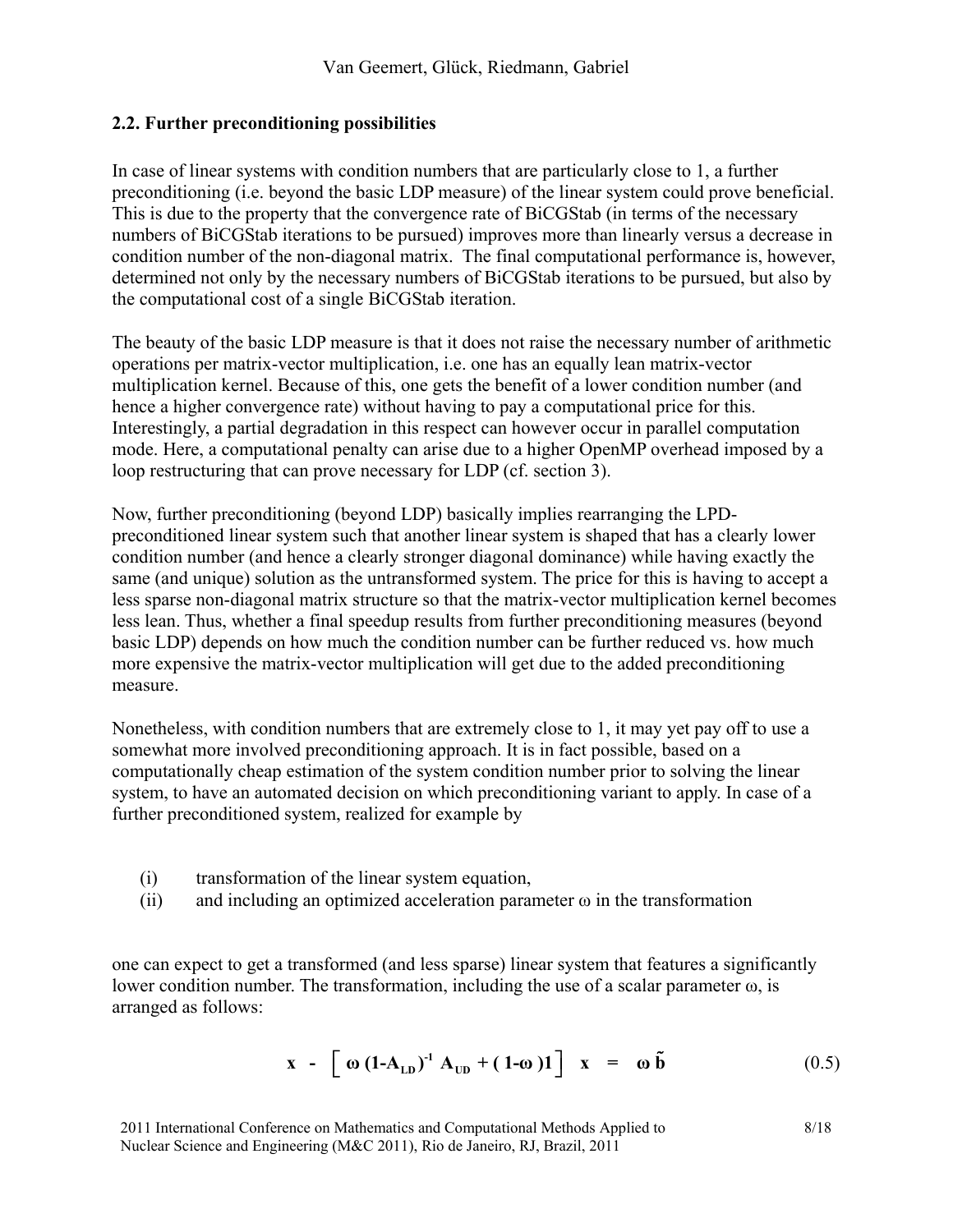with  $1 \leq \omega \leq 2$ . Now, defining the operator  $\Theta_{\omega}$  as

$$
\Theta_{\omega} = \omega (1-A_{LD})^1 A_{UD} + (1-\omega) 1 \qquad (0.6)
$$

the transformed system boils down to

$$
\left[\mathbf{1} - \mathbf{\Theta}_{\omega}\right] \mathbf{x} = \mathbf{\omega} \, \tilde{\mathbf{b}} \tag{0.7}
$$

According to [5], with the  $\mu_n$  being the eigenvalues of  $(1-A_{LD})^{-1}$   $A_{UD}$  whose absolute values are bounded by  $\mu_0$  (i.e.  $\ldots$  <  $|\mu_2|$  <  $|\mu_1|$  <  $|\mu_0|$  ), the  $\omega$ -dependence of the operator norm  $| \Theta_{\omega}$ adheres approximately to

$$
\|\Theta_{\omega}\| = \max_{\left|\mu_n\right| < \mu_0} \left| \frac{\omega \mu_n}{2} \pm \sqrt{\frac{\omega^2 \mu_n}{4} - (\omega - 1)} \right|^2 \tag{0.8}
$$

Thus, the specific value of  $\omega$  that minimizes  $\|\Theta_{\omega}\|$  follows from the analytical mini-max problem

$$
\|\Theta_{\omega}\|_{\min} = \min_{\omega} \left\{ \max_{|\mu_n| \le \mu_0} \left| \frac{\omega \mu_n}{2} \pm \sqrt{\frac{\omega^2 \mu_n}{4} - (\omega - 1)} \right|^2 \right\} \tag{0.9}
$$

for which the analytical solution is the known classical formula [5]:

$$
\omega = \frac{2}{1 + \sqrt{1 - \mu_0^2}} \tag{0.10}
$$

Choosing ω in this way leads to the following theoretical prediction for the norm  $\|\Theta_{\omega}\|$ :

$$
\|\mathbf{\Theta}_{\omega}\| = \mathbf{\omega} - \mathbf{1} \tag{0.11}
$$

Figure 8 shows the theoretical prediction of  $\|\Theta_{\omega}\|$  as a function of  $\omega$  for different given values for μ<sub>0</sub>. One can see clearly that the norm  $\|\Theta_{\omega}\|$  can be expected to be significantly lower than the norm  $\|(1-A_{LD})^T A_{UD}\|$ . The higher  $\mu_0$  (whose value is typically correlated with grid refinement and grid size), the higher the value of  $\omega$  for which  $\|\Theta_{\omega}\|$  is minimized, and the more sensitively  $\|\Theta_{\omega}\|$  responds to small variations  $\omega + \delta \omega$  around  $\omega$ .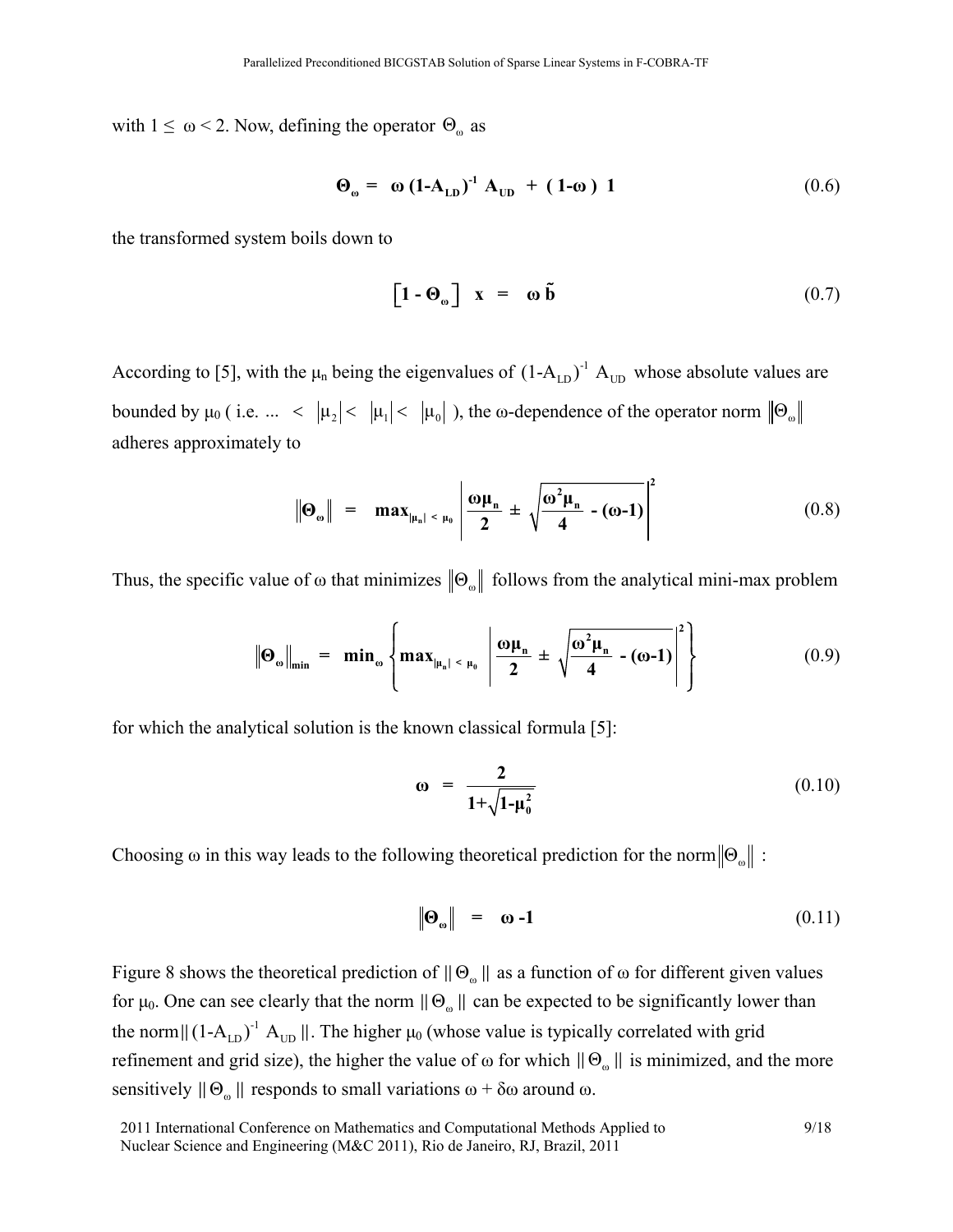The direct relationship between  $\omega$  and  $\mu_0$  (i.e. corresponding to Eq.(1.9)) is displayed in Figure 9. But: one needs to further transform Eq.(1.7). This is necessary as Eq.(1.7) is, within a BiCGStab solution process, still fully equivalent to the untransformed, LDP-preconditioned Eq.(1.2). The simple solution to this is to pre-multiply both sides of Eq.(1.7) with  $1+\Theta_{\omega}$ , which leads to the following final transformed equation:

$$
\left[\mathbf{1} - \mathbf{\Theta}_{\omega}^{2}\right] \quad \mathbf{x} = \tilde{\mathbf{b}} \tag{0.12}
$$

with the following final expression for the transformed source (to be computed once-only prior to the iteration process):

$$
\tilde{\tilde{\mathbf{b}}} = [\mathbf{1} + \mathbf{\Theta}_{\omega}] \quad \omega (\mathbf{1} - \mathbf{A}_{\text{LD}})^{-1} \mathbf{b} \tag{0.13}
$$

The operator  $\Theta_{\omega}^2$  is, however, clearly less sparse than the original LDP-preconditioned operator  $(1-A_{LD})^{-1}$   $A_{UD}$ .



 **Figure 8. Dependence of**  $\|\Theta_{\omega}\|$  **on the choice of**  $\omega$  **for different values of**  $\mu_0$ **.** 

2011 International Conference on Mathematics and Computational Methods Applied to 10/18 Nuclear Science and Engineering (M&C 2011), Rio de Janeiro, RJ, Brazil, 2011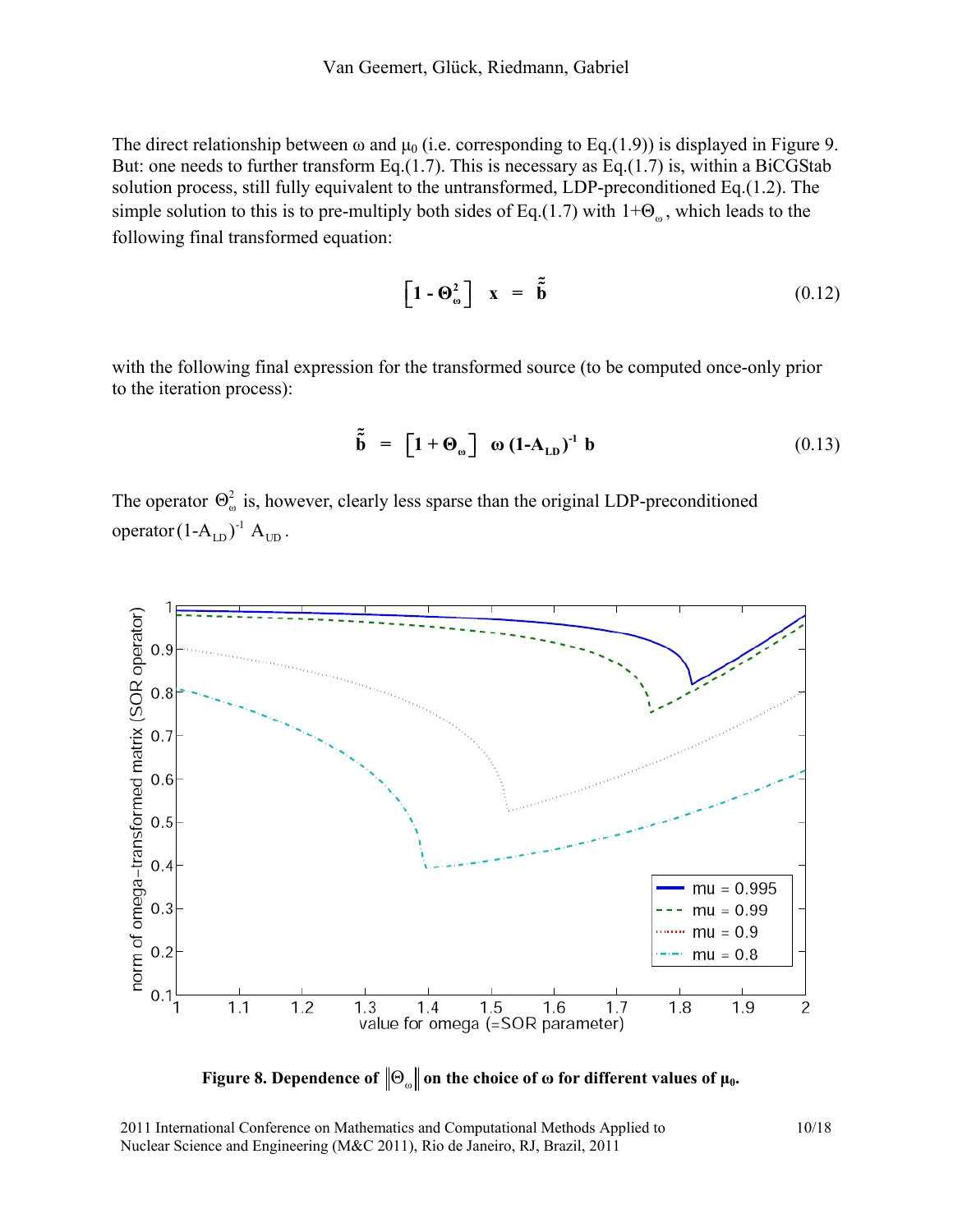

**Figure 9. Direct relationship between**  $\omega$  **and**  $\mu_0$  **in correspondence with Eq. (1.9)** 

Within the F-COBRA-TF BiCGStab iteration framework for solving the transformed and parametrized sparse linear system Eq.(1.12), the optimum convergence behavior can be achieved very easily if one has a quick and computationally cheap way of computing  $\mu_0$ . With this value available, the optimum parameter value ω follows directly and analytically from formula (1.10). This means that, for each of the many successive individual linear system solution processes within a large core cycle or transient computation, one will automatically and always get the optimum error decay rate.

It is not difficult to arrange a computationally cheap estimation of the fundamental eigenvalue  $\mu_0$ . One can, for example, use flat approximations (i.e unity vectors) for both adjoint and forward fundamental eigenvectors of  $(1-A_{LD})^{-1}A_{UD}$ . For the Rayleigh quotient approximation of  $\mu_0$  this yields a simple and effective formula for the eigenvalue estimate  $\bar{\mu}_0$  :

$$
\overline{\mu}_0 = \frac{<1 \mid (1 - A_{LD})^{-1} A_{UD} \mid 1>}{<1 \mid 1>}
$$
\n(0.14)

This formula boils down to

$$
\overline{\mu}_0 = \frac{1}{N} \sum_{i=n}^{N} \left[ \sum_{i'(i)} \left[ (1 - A_{LD})^{-1} A_{UD} \right]^{ii'} \right]
$$
(0.15)

2011 International Conference on Mathematics and Computational Methods Applied to 11/18 Nuclear Science and Engineering (M&C 2011), Rio de Janeiro, RJ, Brazil, 2011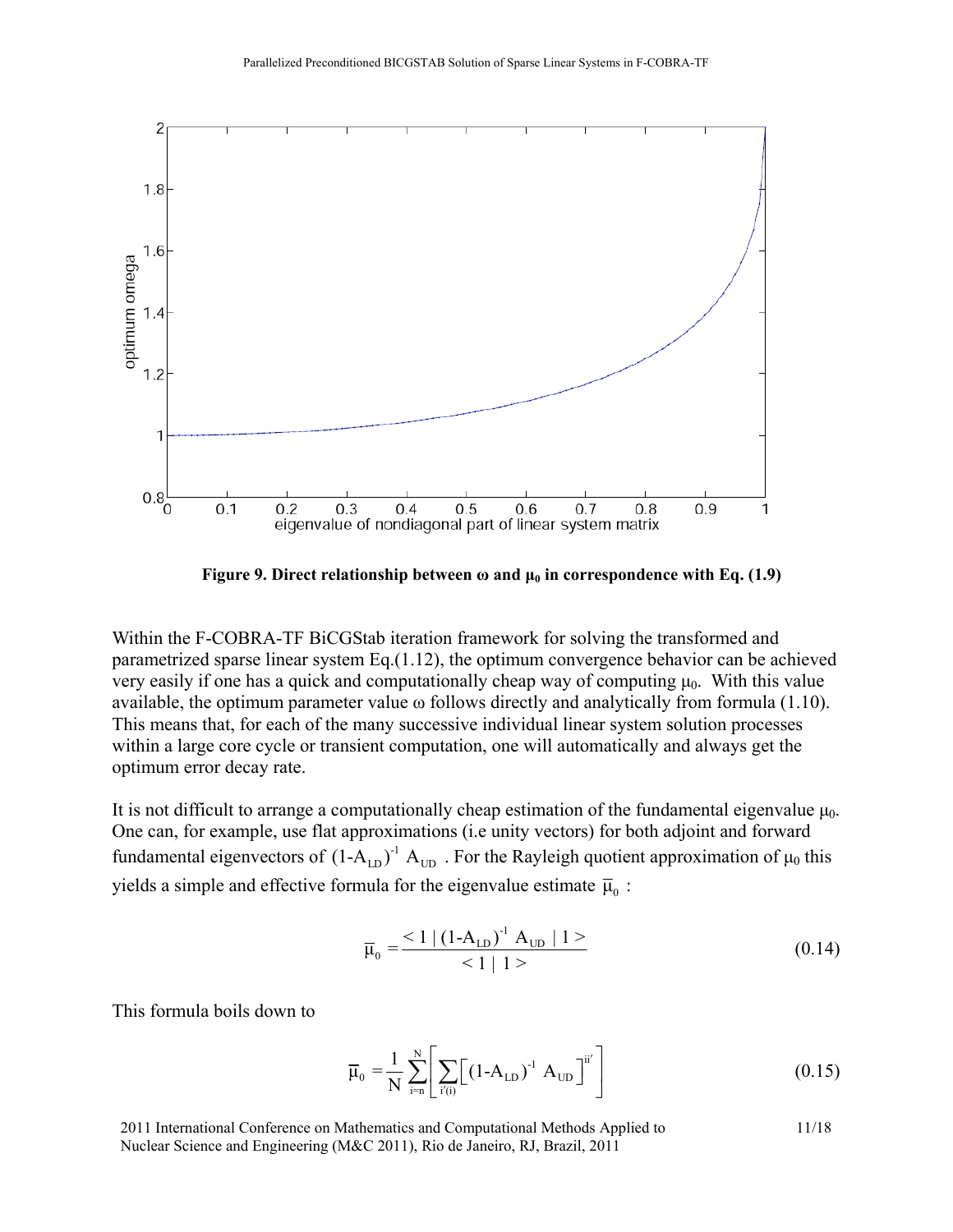which is the normalized sum over all nonzero elements in the sparse non-diagonal matrix (N is the total number of fuel mesh cells). Inserting this in Eq.(1.9), we get a formula for  $\omega$  that enables its computation as a direct analytical function of the system matrix  $(1-A_{LD})^T A_{UD}$ :

$$
\omega = \frac{2}{1 + \sqrt{1 - \left(\frac{1}{N} \sum_{i=1}^{N} \left[ \sum_{i'(i)} \left[ (1 - A_{LD})^{-1} A_{UD} \right]^{ii'} \right] \right)^2}}
$$
(0.16)

This formula could be programmed in merely a few code lines and can be deployed at the start of each new iterative solution process for solving a new system like Eq.(1.12).

### **3. IMPLEMENTATION DETAILS AND PERFORMANCE ANALYSIS**

As F-COBRA-TF is programmed in Fortran90, the programming was done in Fortran90 and in OpenMP for the realization of the parallelized implementation. The main goal of the work has been to enable clear reductions of wall clock run times due to a realized capability to pursue F-COBRA-TF computations on parallel platforms (i.e. up to 12 parallel CPUs). During a previous development project, a large part of the F-COBRA-TF code was parallelized already using OpenMP. The only remaining fully sequential component was the sparse linear solver which was available in two variants. The first one was based on direct Gaussian elimination, the second one was an iterative Krylov solver. The latter was indeed better suited for solving sparse linear systems, but was based on the SPARSKIT library [6], which turned out to be unsuitable for parallelization with OpenMP. Consequently, much priority was put on realizing, optimizing and parallelizing a new, in-house-developed implementation of the BiCGStab algorithm for solving the pressure equations in F-COBRA-TF.

Three different BiCGStab solution variants have been programmed and implemented; they differ only in how the preconditioning and the associated parallelized loops had to be arranged:

1. *BiCGStab classic* (no LDP) that solves the untransformed equation (1.1)

2. *BiCGStab RB-LDP* that solves the equation (1.2) featuring LDP preconditioning on a redblack grid

3. *BiCGStab ω-RB-LDP* that solves the ω-transformed and RB-LDP-preconditioned equation  $(1.12)$  on a red-black grid while using formula  $(1.16)$  for computing the optimum value for  $\omega$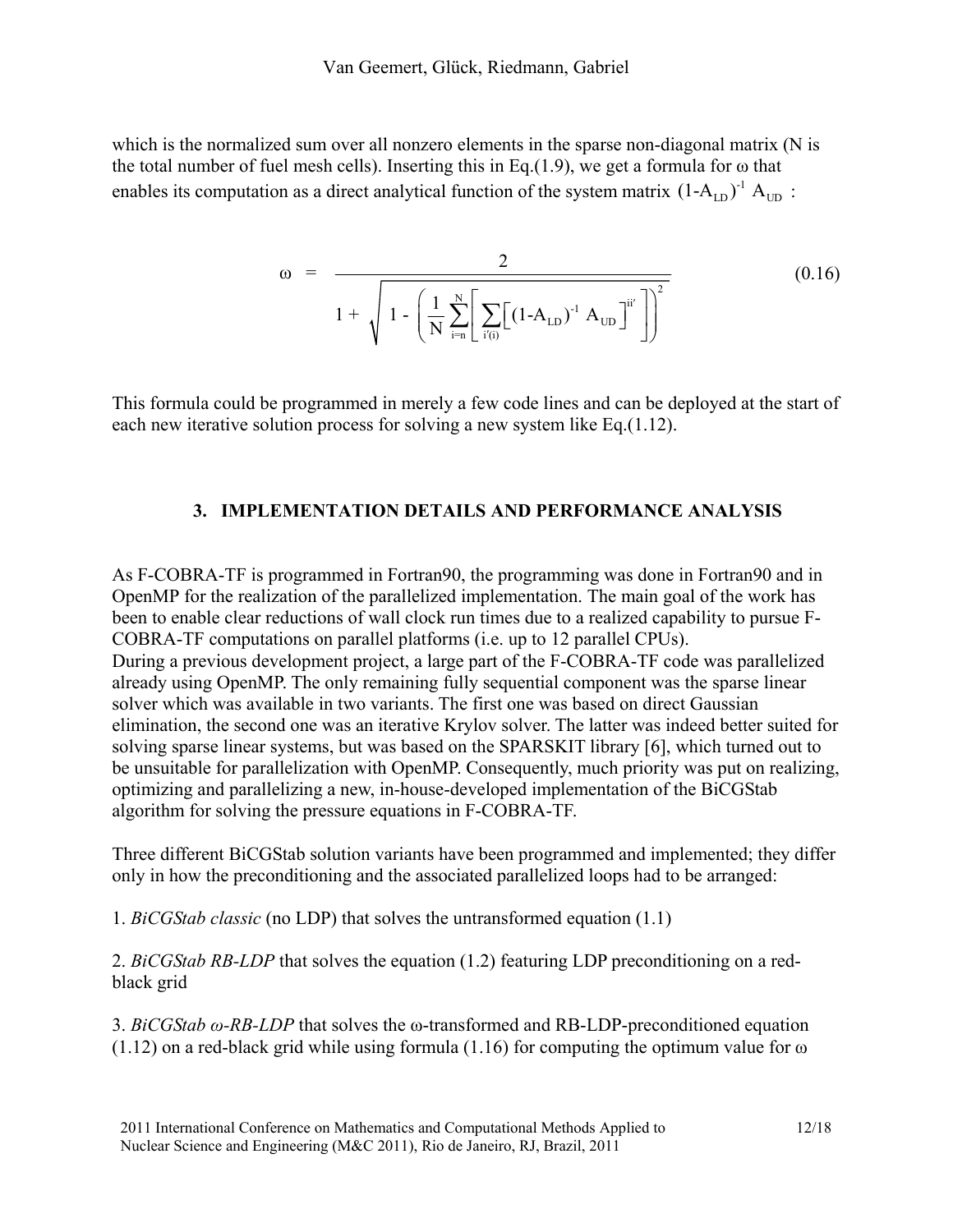## **3.1. Parallelization aspects for the three developed BiCGStab solution variants**

Regardless of the applied preconditioning approach, it should never be a problem to parallelize the BiCGStab algorithm. In the pursued implementations for F-COBRA-TF, it was not difficult to add the needed OpenMP directives to the relevant matrix-vector multiplication loops. Nonetheless, any LDP setup inevitably introduces loop carried dependencies that may make loop parallelization nontrivial. Due to this, LDP is in fact applicable in parallelized mode only when certain system properties are fulfilled, such as when the computational grid can be partitioned according to a red-black (RB) structure. This always implies having to decompose matrix-vector multiplication loops into smaller subloops.

It should be pointed out that it is not always possible to impose RB grid partitioning in all F-COBRA-TF applications. In case this is not possible, the solution variant *BiCGStab classic* is to be used. A great advantage from a parallelization point of view is that BiCGStab classic is the easiest one to parallelize since no special loop structure connected with any dedicated LDPmeasure is necessary. However, as soon as a basic LDP measure is possible, the LDP-variant is always the more attractive one from a mathematical, numerical and mostly also performance point of view. The latter is usually a general truth, in spite of a possibly somewhat higher implementation effort and a subsequent systematic increased OpenMP overhead in parallel execution mode. As pointed out already, this increased overhead is primarily connected with the necessity of working with decomposed loops (i.e. separated red and black loops) for handling the matrix-vector multiplications. For a number of important cases (such as the ATRIUM<sup>TM</sup> 10) model), the RB partitioning was straightforward, so there the computational sequences could profit optimally from the realized preconditioning measures.

From the point of view of the computational cost of a single BiCGStab step for the different variants, the following is summarized:

- Each BiCGStab step comprises two matrix-vector multiplications (i.e. *matvecs*) consistent with the linear system form that is solved [4].
- In sequential computation mode, the RB-LDP matvec  $(1-A_{LD})^{-1}$   $A_{UD}$  x does *not* present more computational effort than the classic matvec  $(A_{LD} + A_{UD}) x$ ; however in parallel mode the RB-LDP structure for the matvec necessitates decomposed (i.e. separated red and black) loops; as the number of used parallel CPUs increases, this leads to a higher OpenMP overhead ; the latter effect may however become less significant in case of solving very large systems, as then the raw number crunching effort, even if distributed over many CPUs, can be expected to outweigh the computational overhead of inter-CPU data communications in OpenMP.
- The  $\omega$ -RB-LDP matvec is more than twice as expensive as a classic matvec: in parallel mode the same kind of increased OpenMP overhead can be expected as for RB-LDP that may, to a certain degree, degrade (case-dependently) a computational advantage gained from a condition number enabled by ω-RB-LDP compared to RB-LDP.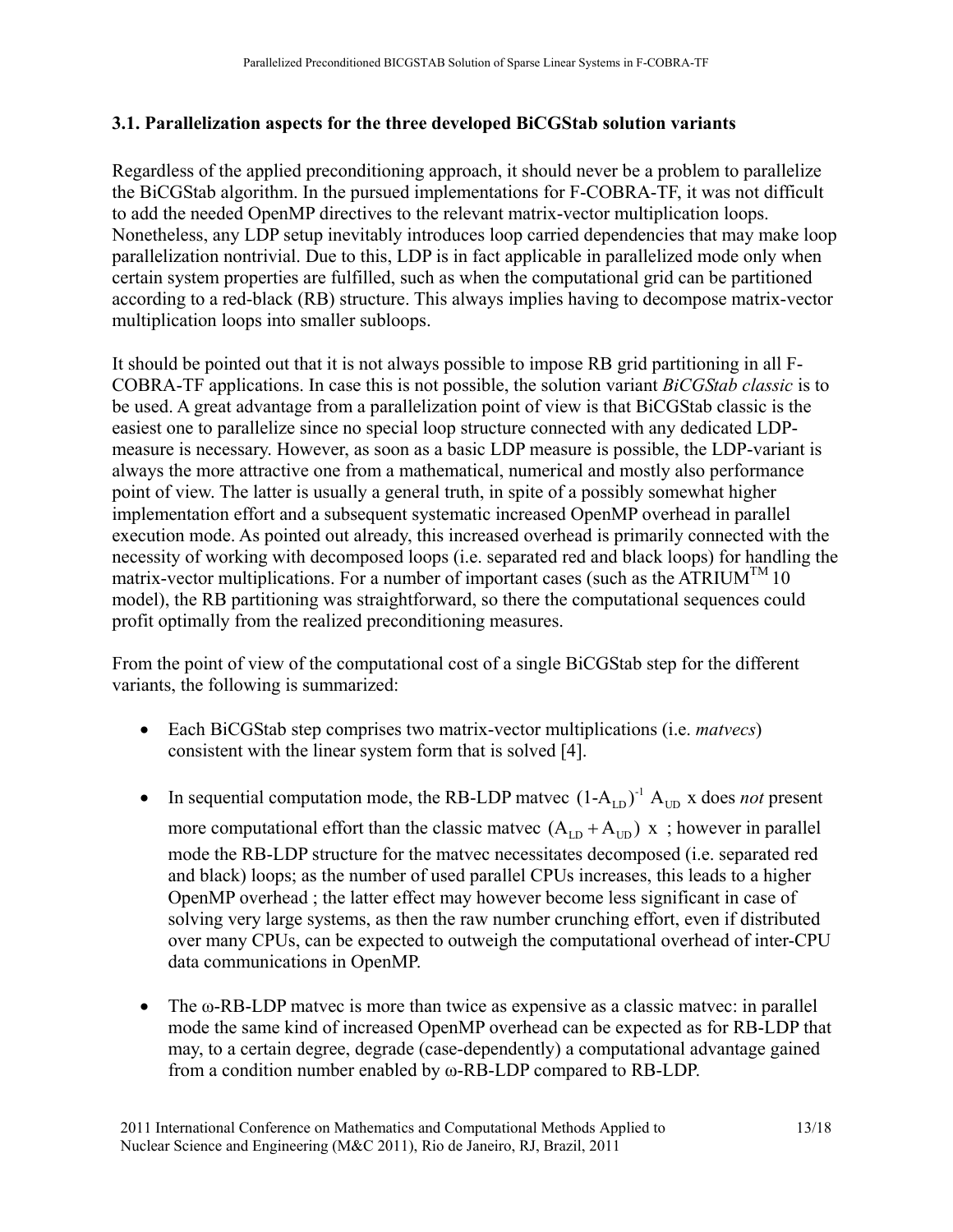• All developed BiCGStab solver variants have shown a satisfactory parallel scalability (cf. subsection 3.3).

As will be discussed in more detail in the upcoming section 3.4, the comparatively lowest run times (in both sequential and parallel execution mode) for the ATRIUM<sup>TM</sup> 10 test case were achieved with the solver variants RB-LDP and ω-RB-LDP. Due to its comparatively lean matvec kernel, it was in fact the RB-LDP variant that was able to provide the very lowest overall run times (especially for the sequential run) for the ATRIUM<sup>TM</sup> 10 test case.

## **3.2. General code optimization**

Special purpose routines that have been written by following a standard recipe may give correct computational results from the start, but may also still need further adjustments before being optimally efficient from a run time point of view. With run time minimization being a continuous objective in code development, a performance-oriented code review was therefore pursued.

Within this framework, the first task had been to check and adapt array dimensions such that sequential rather than strided memory access is achieved. Since F-COBRA-TF is programmed in Fortran90, this meant that specific performance-critical multi-level loops (i.e. the ones that cover a substantial part of the total computational effort) should be structured in such a way that the innermost loop consists of a sweep over the first array index. Also the inverted approach is sometimes possible, i.e. modification of an array structure for better matching a given loop structure in the code. In any case, care was taken to adhere, as much as possible, to the known rule of having multi-loop structures coincide with the given array index sequences (i.e. the first index should correspond to the innermost loop, the last index should correspond to the outermost loop). In one specific case, this indeed also meant reshaping the index structure of a twodimensional array for having it match the given loop structure in an optimal way.

The second pursued task was to merge numerous small loops into fewer larger loops since, due to improved processor cache reuse, this is usually beneficial to performance. In case of the BiCGStab algorithm, care was taken to realize a structure of the matrix-vector multiplication loops that adheres, as much as possible, to an optimized programming of the inner products.

## **3.3. Sequential and parallel run time measurements for the ATRIUMTM 10 test case**

The F-COBRA-TF executable was built with the Intel Fortran compiler (version 11.1.056). The run time reduction measurements were pursued on a dual processor 12-core computer server based on Intel Xeon 5670 processors.

The investigated ATRIUM<sup>TM</sup> 10 test case comprised more than 7000 successive sparse linear system solution processes for a 3D sub-channel grid comprising about 10000 fluid mesh cells. Whereas for the SPARSKIT implementation, the fractional workload associated with linear system solutions was about 30 %, this fractional workload was reduced to about 10-15 % for the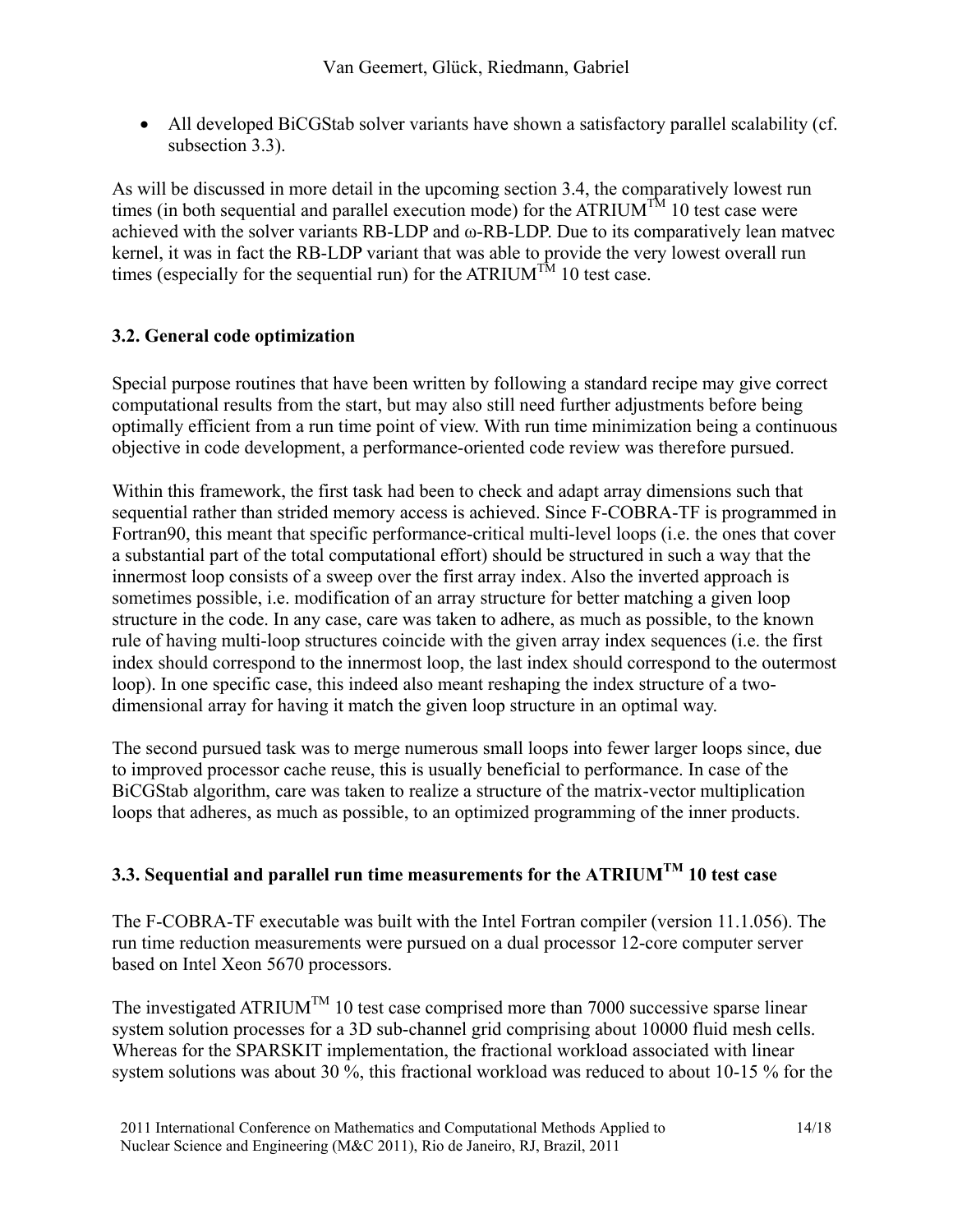in-house developed BiCGStab solvers. The following tables list the total run time reduction factors for the different computation scenarios and sizes of the parallel clusters.

## Table I. Relative speedup factors ( $sf_1 / sf_2$ ) for case ATRIUM<sup>TM</sup> 10, compared to the sequential run time with use of SPARSKIT (sf<sub>1</sub>) and compared, per solution variant, to the **individual sequential runs (sf<sub>2</sub>)**

| $\mathbf$ CPUs      | SPARSKIT   BiCGStab   BiCGStab   BiCGStab |                |               |                  |
|---------------------|-------------------------------------------|----------------|---------------|------------------|
|                     |                                           | <b>Classic</b> | <b>RB-LDP</b> | $\omega$ -RB-LDP |
| $\parallel$ 1 CPU   | 1.00 / 1.00                               | 0.88 / 1.00    | 1.12/1.00     | 1.04 / 1.00      |
| $\vert$ 6 CPUs      | 2.67/2.67                                 | 4.22/4.78      | 4.82/4.31     | 4.72 / 4.56      |
| $\parallel$ 12 CPUs | 3.20 / 3.20                               | 7.39/8.37      | 7.73/6.90     | 7.87             |

# **Table II. Accumulated basic operations for case ATRIUMTM 10**

|                                         | <b>BiCGStab</b><br><b>Classic</b> | BiCGStab   BiCGStab<br><b>RB-LDP</b> | ω-RB-LDP∣   |
|-----------------------------------------|-----------------------------------|--------------------------------------|-------------|
| Number of inner iterations              | 1.666.127                         | 845.567                              | 489.943     |
| Number of matrix vector multiplications | 3 332 254                         | 1.698.443                            | 1 989 008 I |

### **3.4. Analysis of the observed run time differences**

The observed wall clock time dependence on (i) the solution variant, and (ii) the number of used parallel CPUs, as observed for the ATRIUM<sup>TM</sup> 10 test case, is depicted in Figure 10, where it has been normalized against the sequential run time with use of SPARSKIT. The observed dependence is consistent with the properties pointed out already in section 3.1:

- Using the SPARSKIT solver, one gets a rather early saturation of the speedup (factor 2.5) up to 3) that can be achieved using parallelization. This was due to the fact that this solver was a remaining sequential part of an otherwise parallelized code (i.e. early Amdahl saturation since a significant chunk of computational work remained sequential).
- All of the developed BiCGStab solver variants show a clearly more satisfactory parallel scalability, i.e. a speedup factor of about 4.5 with 6 CPUs and of about 7.5 with 12 CPUs.
- The RB-LDP and ω-RB-LDP variants show a clearly steeper convergence error decay rate than the classical variant (without LDP) in terms of required numbers of BiCGStab steps (cf. Figure 11). Due to this, the number of necessary matrix-vector multiplications is substantially lower and this is obviously a run time reducing effect. The impact of this improvement is most obvious in sequential computation mode where, compared to the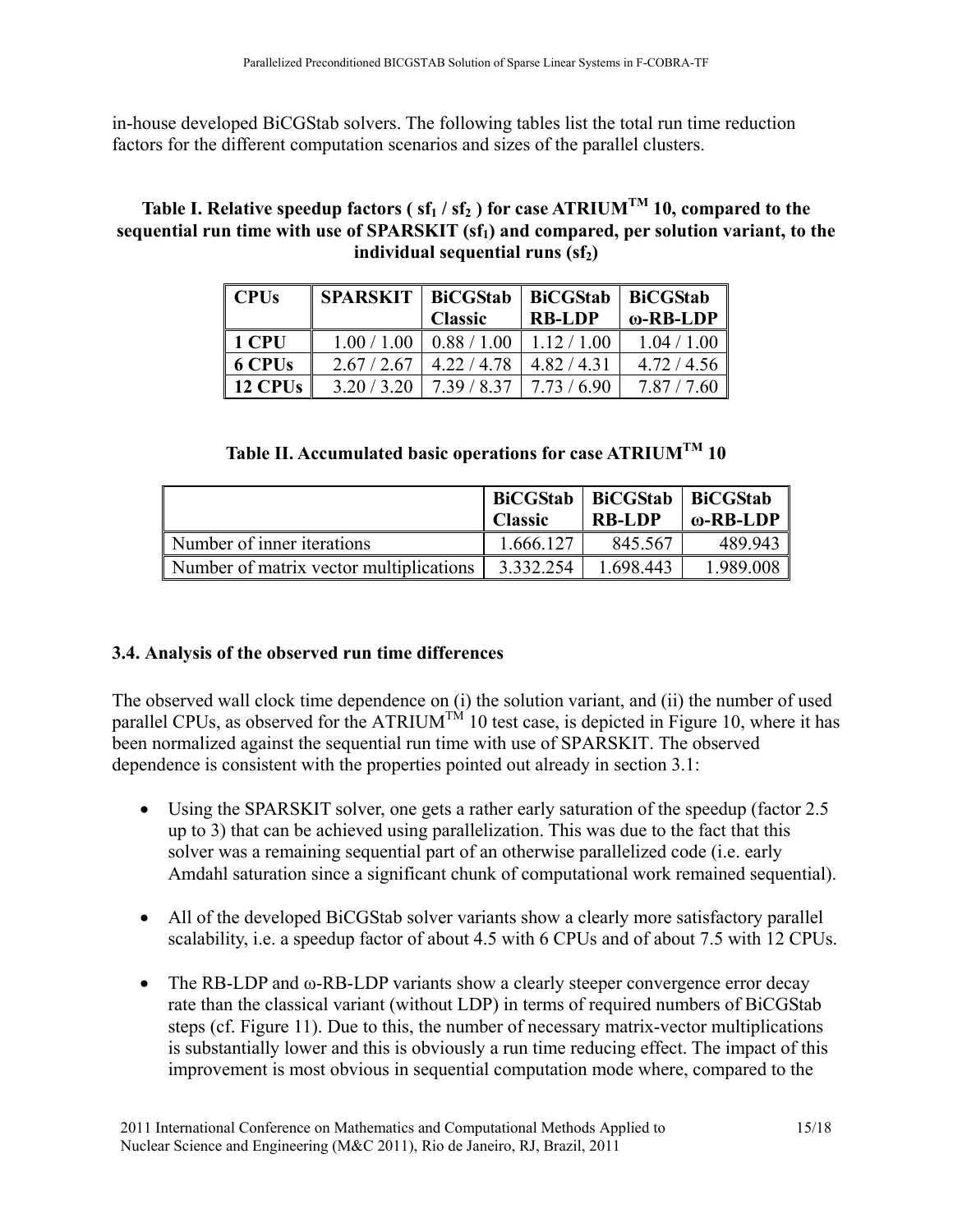classical variant, the RB-LDP and ω-RB-LDP variants require clearly less CPU-time for the linear system solutions.

- The variant ω-RB-LDP requires, by far, the lowest number of BiCGStab steps for achieving a fixed convergence accuracy target. However, for the final wall clock run times of the ATRIUM<sup>TM</sup> 10 test case, this advantage (compared to RB-LDP) is neutralized by the clearly higher computational cost of the ω-RB-LDP matvec. *Due to its comparatively lean matvec kernel, it was in fact the RB-LDP variant that was able to provide the lowest overall run times for the ATRIUMTM 10 test case.*
- Compared to the classical variant, the parallel scalability of both RB-LDP and ω-RB-LDP is clearly less favorable. This is due to the necessity of decomposing the matvec loops into separated red and black loops. This decomposition introduces additional implicit OpenMP barriers at the end of each partial loop, and the overall parallel overhead is increased by this. As pointed out already in section 3.1, this aspect can be expected to have higher significance for smaller problem sizes and lower significance for larger problem sizes.

Nonetheless, a clear overall computational advantage can be concluded for the developed BiCGStab variants RB-LDP and ω-RB-LDP. This conclusion emerges in spite of an also clearly observable phenomenon of an arising computational penalty. This penalty is connected with an increased OpenMP overhead for both RB-LDP and ω-RB-LDP compared to the classic approach.





2011 International Conference on Mathematics and Computational Methods Applied to 16/18 Nuclear Science and Engineering (M&C 2011), Rio de Janeiro, RJ, Brazil, 2011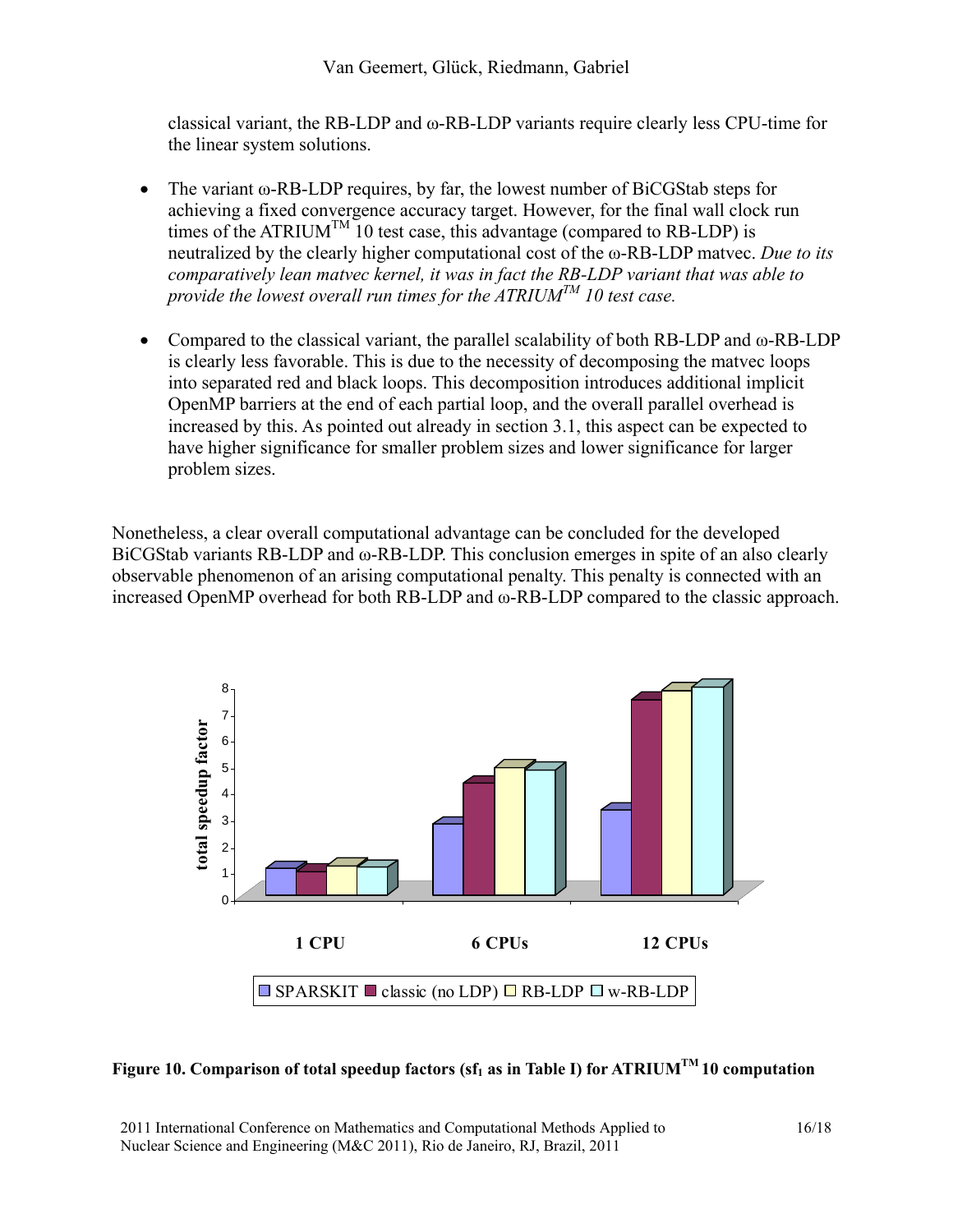

**Figure 11. Comparison between the available new BiCGStab solvers for a representative sequence point in terms of basic convergence error decay properties (in terms of solution error evolution vs. number of pursued BiCGStab steps)**

#### **4. CONCLUSIONS**

The in-house development of a preconditioned and parallelized BiCGStab solver has been pursued successfully in AREVA's advanced sub-channel code F-COBRA-TF. This solver can be run either in a sequential computation mode on a single CPU, or in a parallel computation mode on multiple parallel CPUs. Thus, F-COBRA-TF enables the computation of several thousands of successive sparse linear pressure system solutions with acceptable wall clock run times.

A number of computational verifications have confirmed that it may pay off generously to invest some development effort in the parallelized implementation of an appropriate preconditioning approach for the specific type of linear system to be solved. The latter serves to strengthen the diagonal dominance in what usually ends up being a slightly transformed linear system that nonetheless has the same, unique solution as the untransformed system. Due to this, the BiCGStab algorithm can be expected to convergence significantly faster in terms of required numbers of BiCGStab steps to be pursued for achieving a fixed convergence accuracy criterium. However, in case the preconditioning measure also implies a higher computational cost of a single BiCGStab step, this does not necessarily mean that the overall run time is always lower.